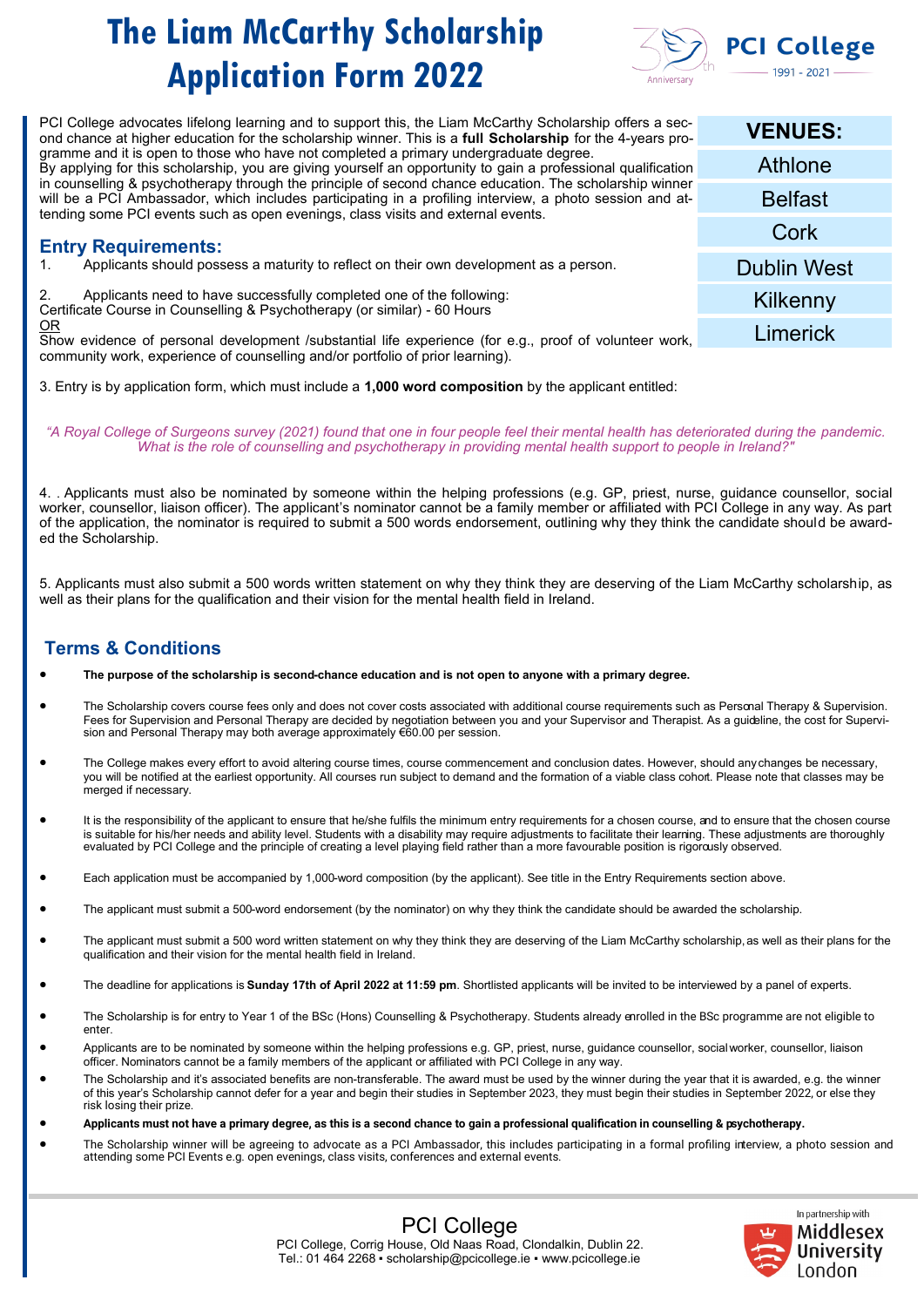

## **APPLICATION FORM**

### **1. Personal Details (please fill in all fields in Block Capitals):**

|                  | Forename: ____________________________Middle Name: ________________Surname: __________________________________       |  |
|------------------|----------------------------------------------------------------------------------------------------------------------|--|
|                  |                                                                                                                      |  |
|                  |                                                                                                                      |  |
|                  | Ethnicity: <u>Communication</u>                                                                                      |  |
|                  | (This is for Middlesex University registration—please leave blank if you prefer not to say)                          |  |
| Telephone: Home: |                                                                                                                      |  |
| Mobile:          | <u> 1989 - Johann Stein, skriuwer en fan it ferstjer fan it ferstjer fan it ferstjer fan it ferstjer fan it fers</u> |  |
|                  |                                                                                                                      |  |
|                  | Where did you see details of this Scholarship advertised?                                                            |  |

### **2. If I Win The Scholarship, I Would Like To Study In The Following Venue For The Duration of The Course:**

| <b>Dublin West</b>                |  |  |  |  |  |
|-----------------------------------|--|--|--|--|--|
| <b>Wednesday 14.00-20.00</b>      |  |  |  |  |  |
| ⊔<br>Thursday 14.00-20.00         |  |  |  |  |  |
| <b>Saturday 09.00-17.30</b>       |  |  |  |  |  |
| <b>Kilkenny</b>                   |  |  |  |  |  |
| <b>Wednesday 14.00-20.00</b>      |  |  |  |  |  |
| <b>Saturday 09.00-17.30</b>       |  |  |  |  |  |
| <b>Athlone</b>                    |  |  |  |  |  |
| <b>Saturday 9.00-17.30</b>        |  |  |  |  |  |
| <b>Limerick</b>                   |  |  |  |  |  |
| <b>Saturday 9.00-17.30</b>        |  |  |  |  |  |
| <b>Cork</b>                       |  |  |  |  |  |
| <b>Wednesday 14.00-20.00</b><br>u |  |  |  |  |  |
| <b>Saturday</b> 9.00-17.30        |  |  |  |  |  |
| <b>Belfast</b>                    |  |  |  |  |  |
| <b>Tuesday 14.00-20.00</b><br>ப   |  |  |  |  |  |
| <b>Saturday 9.00-17.30</b>        |  |  |  |  |  |

\*Saturday programme: The course runs every second Saturday.

\*\*Weekday programme: The course runs five consecutive weeks followed by a week break.

Have you ever attended Counselling/Psychotherapy? ❑ Yes ❑ No

Have you ever Volunteered? ❑ Yes ❑ No

If yes, please give details:

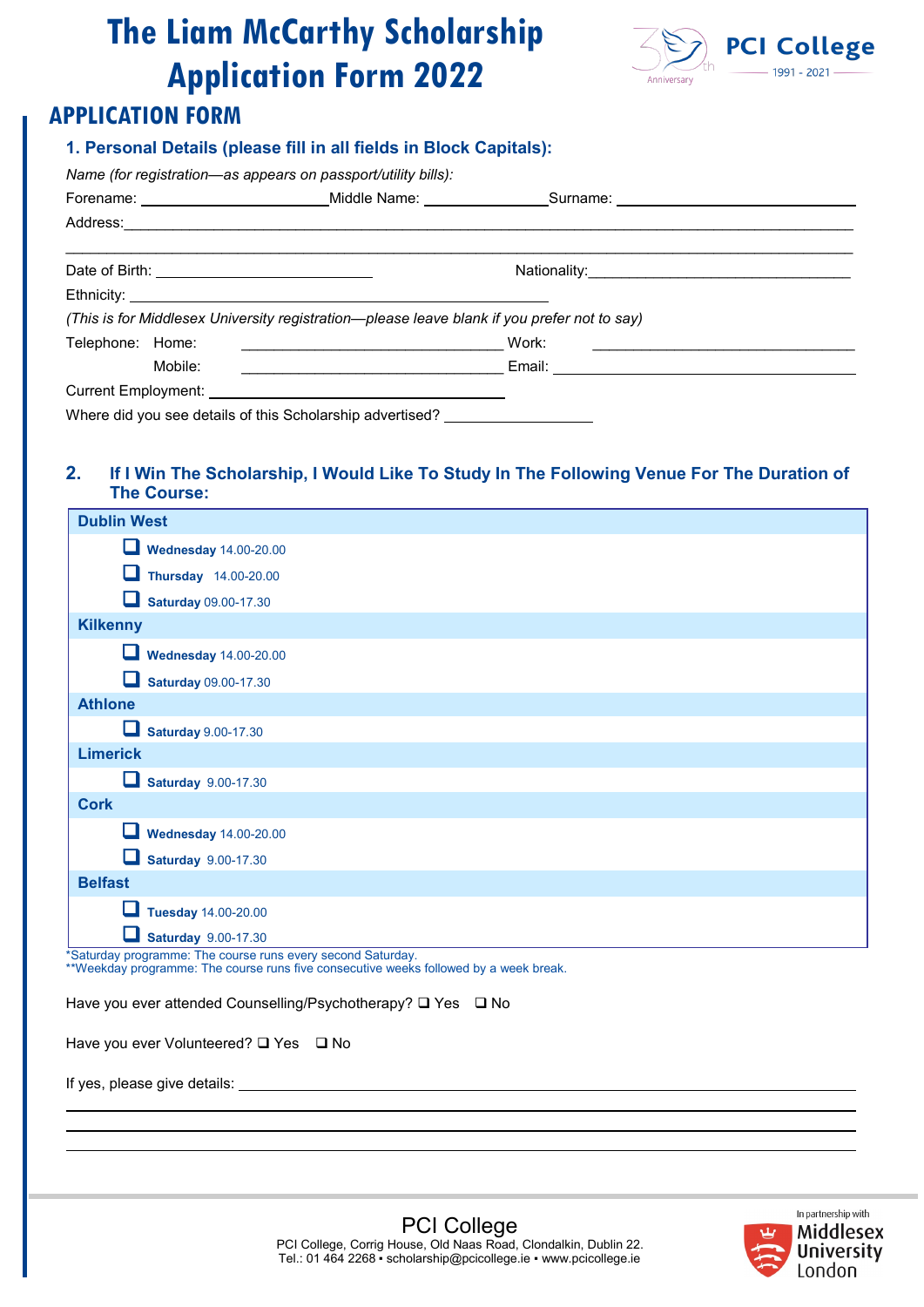

### **Paul CAS APPLICATION FORM**

| <b>4. Education Background</b>                                                                                                                                                                                                       |
|--------------------------------------------------------------------------------------------------------------------------------------------------------------------------------------------------------------------------------------|
| Primary Level: <u>Quality Commission Commission Commission Commission Commission Commission Commission Commission</u>                                                                                                                |
|                                                                                                                                                                                                                                      |
| Secondary Level: <u>contract the contract of the contract of the contract of the contract of the contract of the contract of the contract of the contract of the contract of the contract of the contract of the contract of the</u> |
| Other Educational Achievements (arts, music, hobbies, etc.): [1997] [2012] [2013] [2013] [2013] [2014] [2014] [                                                                                                                      |
| Details of Your Introductory Course in Counselling & Psychotherapy Qualification (Completed or In-Progress)                                                                                                                          |
|                                                                                                                                                                                                                                      |
|                                                                                                                                                                                                                                      |
|                                                                                                                                                                                                                                      |
| (Please attach copy of Certificate/Transcript (if completed). You will be required to produce original at interview.)                                                                                                                |
| If you have a disability or special need, will you require extra learning support?                                                                                                                                                   |
| ப<br>$\Box$<br>Yes<br>No                                                                                                                                                                                                             |
| If yes, please give details?                                                                                                                                                                                                         |
| Have you ever been convicted of a criminal offence? $\Box$ Yes<br>U No                                                                                                                                                               |
|                                                                                                                                                                                                                                      |
|                                                                                                                                                                                                                                      |
|                                                                                                                                                                                                                                      |
| Have you previously applied for the 'Liam McCarthy Scholarship'? $\Box$ Yes $\Box$ No                                                                                                                                                |
| Why PCI College? (please note this a compulsory question and must be answered as part of the Scholarship)                                                                                                                            |
|                                                                                                                                                                                                                                      |
|                                                                                                                                                                                                                                      |
|                                                                                                                                                                                                                                      |
|                                                                                                                                                                                                                                      |
| In partnership with<br><b>PCI College</b><br><b>Middlesex</b>                                                                                                                                                                        |
| PCI College, Corrig House, Old Naas Road, Clondalkin, Dublin 22.<br><b>University</b><br>Tel.: 01 464 2268 · scholarship@pcicollege.ie · www.pcicollege.ie<br>London                                                                 |